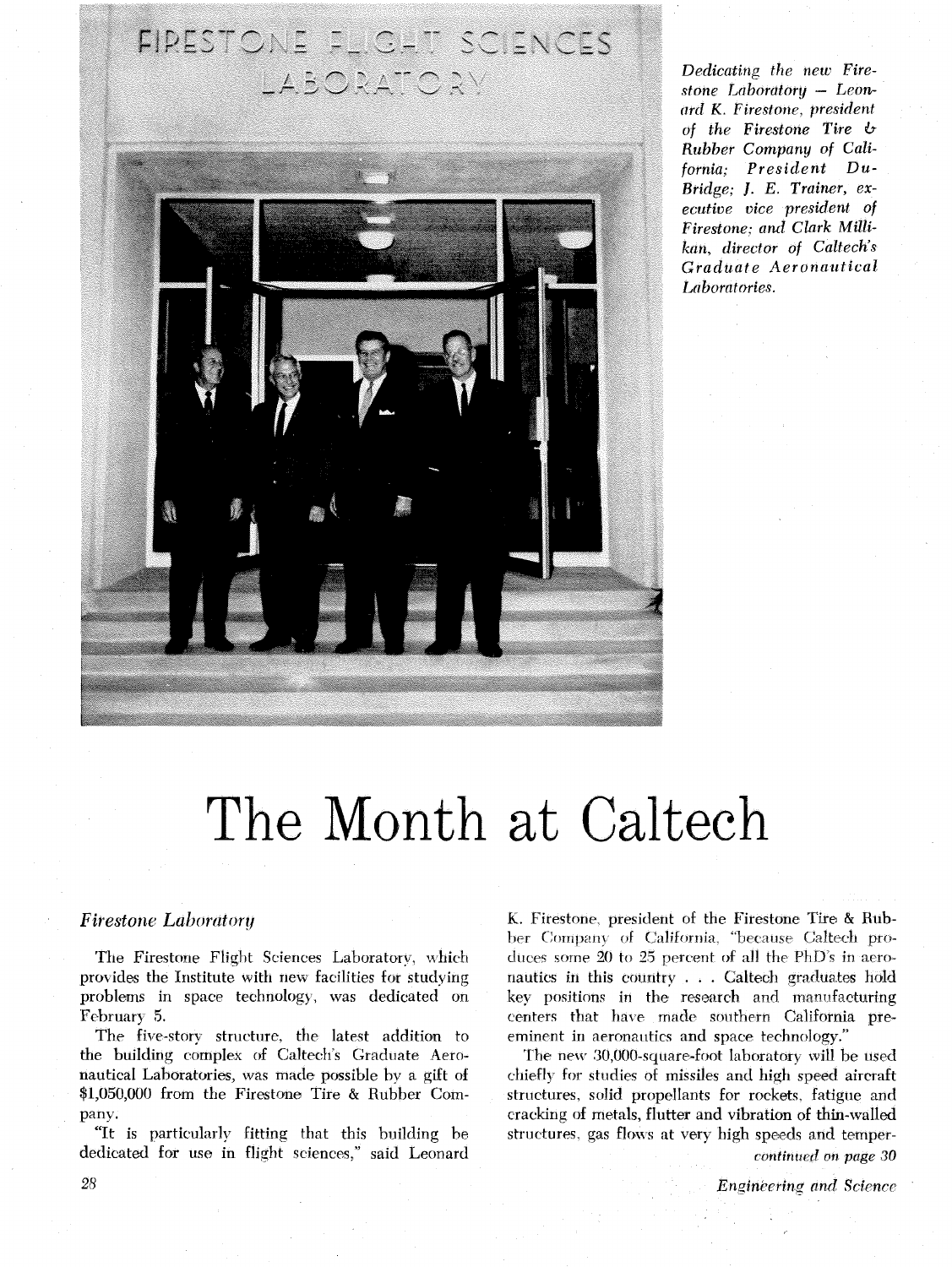## The Month . . . *continued*

atures, and advanced mathematical investigations in fluid and solid mechanics.

#### *Leaders of America*

The Rt. Rev. James Pike, J.S.D., S.T.D., Bishop of the Diocese of California of the Protestant Episcopal Church visits the Caltech campus from February' 13-15 as the first guest in this year's Leaders of America program, sponsored by the Caltech YMCA.

The Leaders of America series is designed to bring outstanding individuals to visit with Caltech students on an informal basis. During his stay on campus, the guest meets with students in classes, group discussions, and public meetings. He lives on campus and eats in the student houses.

Bishop Pike is a graduate of the University of Southern California, where he received his LLB in 1936. He was admitted to the bar of the State of California in 1936 and practiced law until 1942, when he made the decision to become a student of theology' at the Virginia Theological Seminary. In 1944 he was ordained deacon of the Protestant Episcopal Church, and served as curate of St. John's Church in Washington, D.C. He was Episcopal Chaplain at Vassar College from 1947 to 1949. and from 1949 to 1952 was head of the department and professor of religion at Columbia University. From 1952 to 1958 Bishop Pike was Dean of the Cathedral of St. fohn the Divine in New York City, and in 1958 he became Bishop of the Diocese of California.

Bishop Pike is the author of A *Roman Catholic in the White House, If You Marry Outside of Your Faith.* and *The Church. Politics and Society.* 

The second visitor in the Leaders **of** America program will be Sydney Hook, chairman of the graduate division of philosophy at New York University, who will be on campus from April 11-13.

#### *Faculty Changes*

Robert C. Jahn, assistant professor of jet propulsion, has resigned from Caltech to be assistant professor of aeronautical engineering at the Forrestal Research Center at Princeton University.

Maurice Levy, professor of theoretical physics at the University of Paris, and director of the Laboratory of Theoretical and High Energy Physics at Orsay, France, is at Caltech for a year as visiting professor of theoretical physics.

Charles R. McKinney, senior research fellow in geology, has left the Institute to become a senior engineer at the Consolidated Electrodynamics Corporation in Pasadena.

Ray C. Owen, who has been serving as acting chairman, has been appointed chairman of the biology division of the Institute.

#### *Honors and Awwds*

Ian Campbell, chief of the California Division of Mines and Geology, and research associate of the division of geological sciences at Caltech, will receive the Hal Williams Hardinge Award of the American Institute of Mining, Metallurgical, and Petroleum Engineers on February 20 at the Institute's 9Jst an*continued* **on** page **32** 



#### THOMAS LABORATORY

*Afrs. Franklin Thomas* nnd *President DuBridge give official recognition to the*  $nevly$  - *designated* Frank*lin Thomas Laboratory of Ewineeiins, The* fivcstory engineering building. *constructed during and just after World War II. has been renamed in honor of the late Dean Thoma'i', authority on water supply. Pasadena civic leader, and professor of civil cngineering at Calfech for 3.9 years.* 

*lhgihcering and Science*